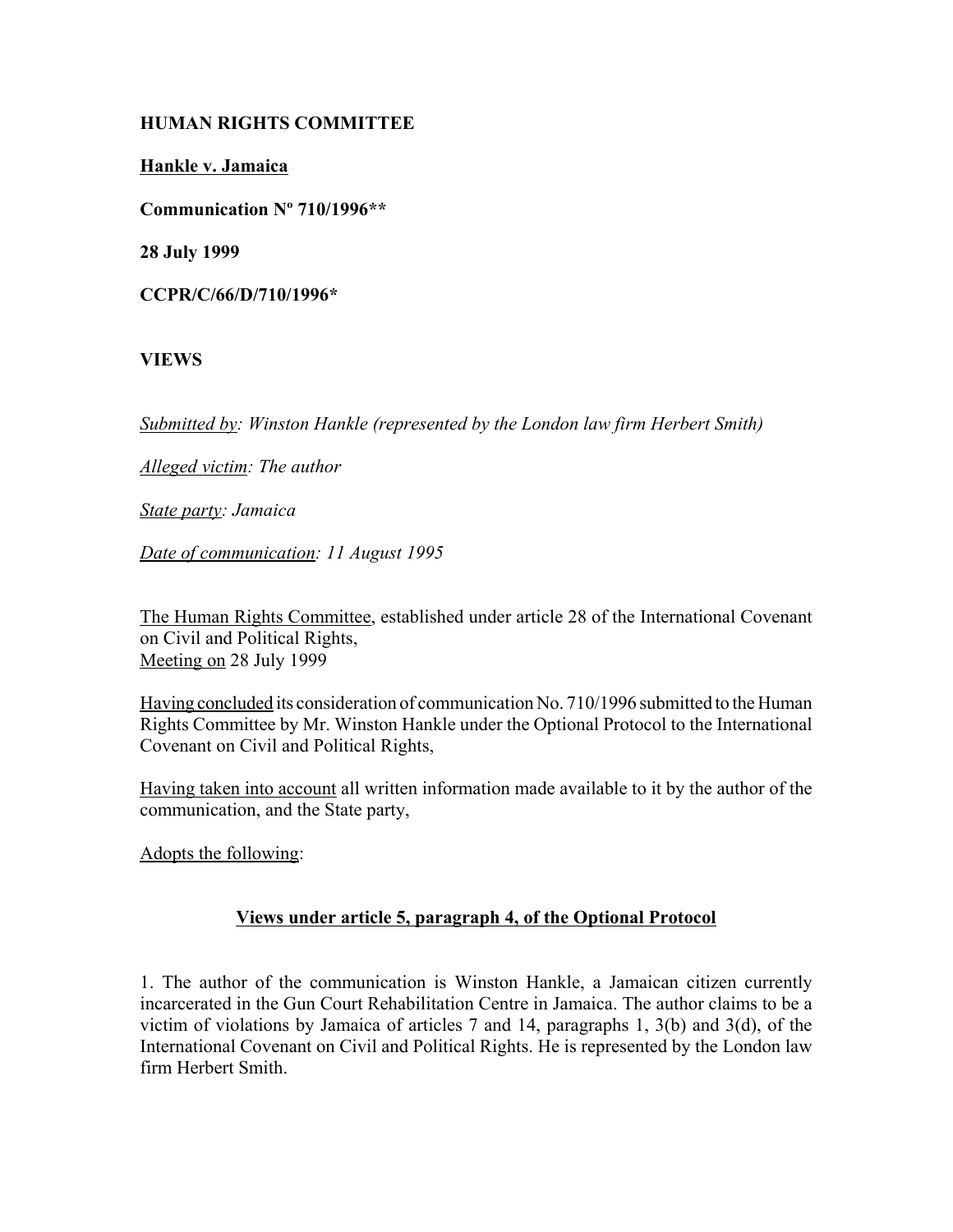#### The facts as submitted by the author

2.1 The author was arrested on 28 March 1990 for the murder of Clive Wint, which allegedly took place on 10 July 1989, and was detained for seven weeks before he was charged. The author was convicted and sentenced to death on 22 November 1990. His appeal was heard and dismissed on 23 March 1992. Shortly after, the author's crime was re-classified as noncapital and his death sentence was commuted to life imprisonment with a non-parole period of twenty years pursuant to the provisions of the Offenses Against the Person (Amendment) Act 1992. The author's petition for special leave to appeal to the Judicial Committee of the Privy Council in London was refused on 4 November 1993.

2.2 The prosecution's case was based mainly on the testimony of three witnesses to Wint's murder. All three gave evidence that in the early morning hours of 10 July 1989, a masked gunman (the killer allegedly had a plastic hairnet, also known as a "jherri bag," over his face) stepped out from behind a streetlight, exchanged a few words with Wint, and proceeded to shoot Wint several times. All three witnesses testified that Wint was shot at close range and that the gunman held the gun in his left hand. Two of the witnesses testified that the author and the deceased had quarrelled earlier in the evening at a dance at a club called "Lovers Hideout", and that their quarrel had ended with the author stating that he was going to get his gun. Upon his death, the deceased allegedly said, "See how Blackie shot me fo nutten" ("Blackie" is the author's commonly used nickname.)

2.3 The author's sole defense was a statement he made from the dock, stating that he was at the dance club on the evening in question, but that he left and went home with his girlfriend, Janet Campbell, at approximately 2:30 a.m., and thus was not present at the shooting. The author also stated that neither was he left-handed, nor had he ever worn a "jherri" bag. No other evidence was called in support of the author's defense, despite the author allegedly telling his counsel that Janet Campbell was willing to testify as an alibi witness.

2.3 The author further states that no identification parade was held in this case, even though the prosecution's case was based mainly on identification. A police officer who testified for the prosecution stated that he did not feel that an identification parade was necessary since all three witnesses had known the author for years and identified him by name.

## The complaint

3.1 The author claims to be a victim of a violation of article 7 of the Covenant. It is submitted that the cumulative effect of the delays in his case, further exacerbated by the fixation of the 20 years non-parole period, amount to a violation of the said provision.<sup>1</sup>

3.2 The author claims to be a victim of a violation of the right to a fair trial as provided for in article 14, paragraph 1. Firstly, it is submitted that there were a number of inconsistencies in the case of the prosecution. Secondly, it is submitted that both the trial judge and the Court of Appeal erred in deciding that it was not necessary to leave the question of legal provocation to the jury. The author states that there was evidence that a third party borrowed a knife from the deceased in order to wound him. It is further submitted that the judge should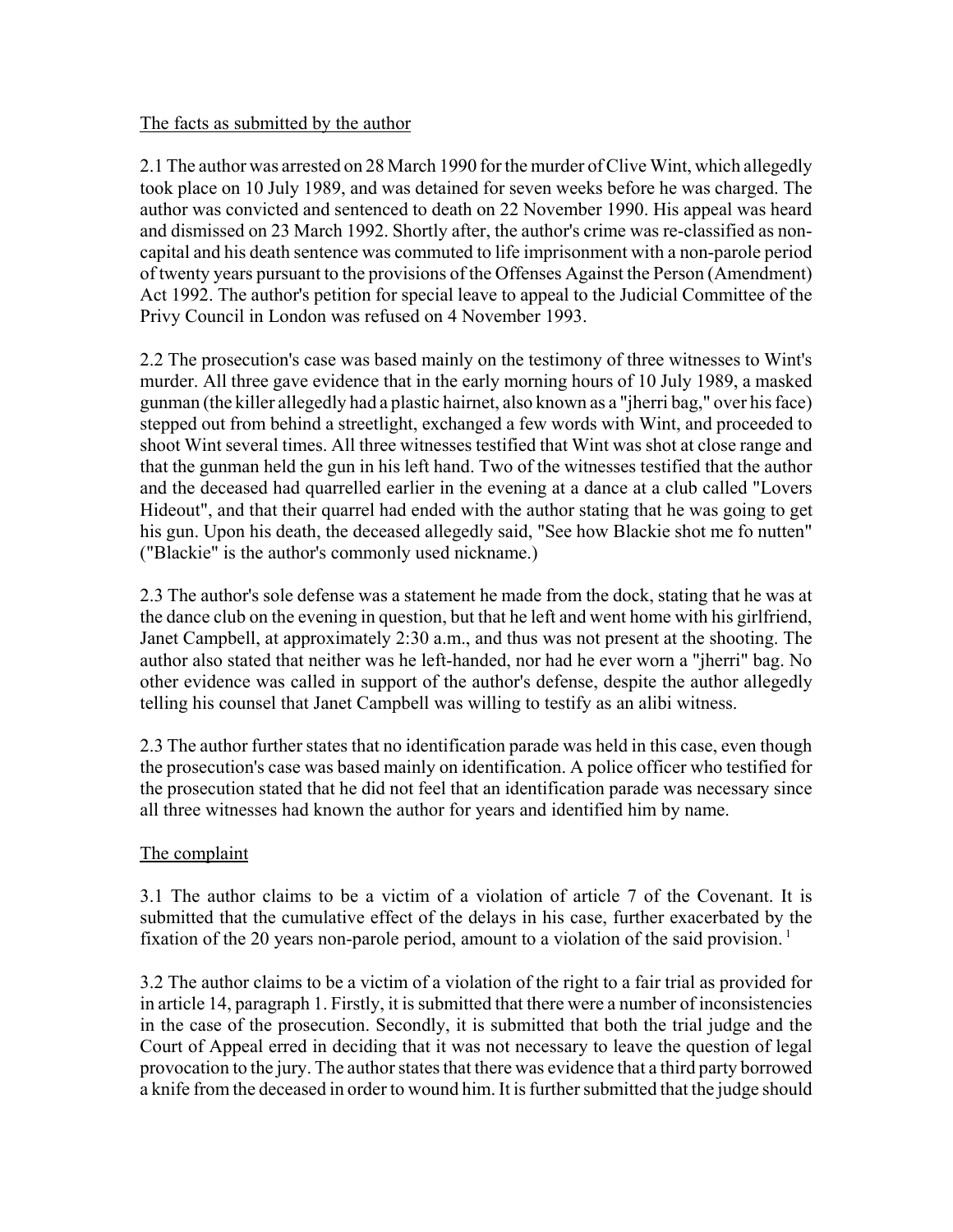have dismissed the jurors after they heard the prosecutor ask for an adjournment on the ground that the prosecution witnesses were afraid to testify because they had been threatened. In his summation, the judge instructed the jury to disregard the fact that the witnesses were afraid to come to court, and not to engage in any type of speculation about why they may have been afraid.

3.3 In addition, the author states that the judge should have withdrawn the case from the jury because of 1) the failure of the arresting officer to take a statement from the witnesses until a week after the shooting, 2) the fact that the three witnesses did not positively identify the murderer as the author until he was arrested, almost a year after Wint's murder, and 3) because the circumstances of the identification the night of the murder were such that witnesses allegedly were not in a position to identify the masked gunman other than as a man of deep black skin.

3.4 The author also claims to be the victim of a violation of article 14, paragraphs 1, 3(b) and 3(d), on the ground that he did not have adequate legal representation either during the trial or on appeal. On both occasions the author was represented by a privately retained attorney. It is submitted that the author was interviewed by his attorney only briefly on three occasions, twice prior to the commencement of the trial and once prior to his appeal. The author states that no evidence was called to support his alibi, even though the author expressed to his lawyer his wish that Janet Campbell testify.

3.5 The author further claims that his attorney failed to challenge a police officer's testimony that the author told him that he was present at the scene of the shooting and involved in a struggle with the deceased, during the course of which the deceased was shot in the arm. The trial judge proceeded to comment on counsel's failure to cross-examine on this issue, saying that counsel should have first established whether or not the statement had been made, before choosing not to challenge the officer's testimony. In addition, the author claims that he was not given the opportunity to hold a meeting with his lawyer at any time during the trial, nor to read the prosecution witness statements. The author states that his lawyer fell asleep during the trial and that the author had to wake him.

3.6 It is stated that the same matter has not been submitted to another procedure of international investigation or settlement. Counsel also argues that all available domestic remedies have been exhausted for the purposes of article 5, paragraph 2(b), of the Optional Protocol. While a constitutional motion might be open to the author in theory, it is not available in practice due to the State party's unwillingness or inability to provide legal aid for such motions and to the extreme difficulty of finding a Jamaican lawyer who would represent an applicant pro bono on a constitutional motion.

The State party's submission and counsel's comments thereon:

4.1 In its submission of 30 September 1996, the State party offers its comments on the merits of the communication and does not challenge the admissibility.

4.2 The State party rejects the author's assertion that there was any breach of article 7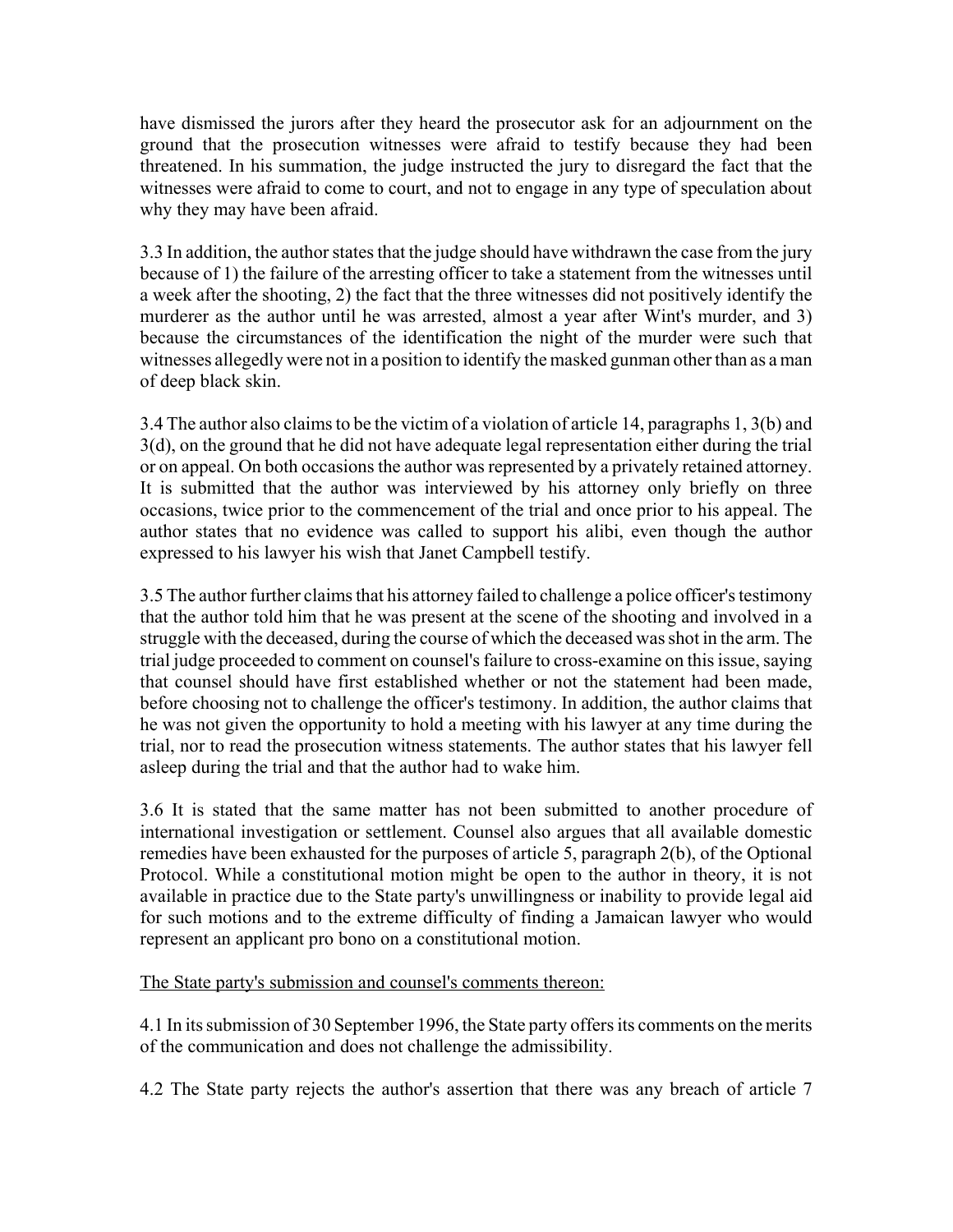because of delays. It argues that the author was convicted pproximately nine months after his arrest and that his appeal and petition to the Privy Council were completed within a further two years. It is submitted that this period does not constitute the type of delay which would amount to a breach of the Covenant.

4.3 The State party notes that the allegation of breaches of article 14 stem from the court's rejection of defense counsel's submission of no case to answer, the manner in which defense counsel conducted the case, the manner in which the trial judge dealt with several questions and the fact that the Court of Appeal upheld the trial judge's decision. It is submitted that the Committee's jurisprudence on the circumstances in which it will review the trial judge's instructions to the jury is clear, and that none of those circumstances are applicable to the present case. With regard to the conduct of defense counsel, the State party argues that he was privately retained and conducted the case according to his own discretion, and denies that his conduct can be attributed to the State in such a manner as to constitute breach of the Covenant.

5. In his letter of 6 November 1996, counsel refers to the claims contained in the original submission, and states that he has no objections to a joint examination of the admissibility and the merits of the communication.

#### Admissibility considerations and examination of the merits:

6.1 Before considering any claims contained in a communication, the Human Rights Committee must, in accordance with article 87 of its rules of procedure, decide whether or not it is admissible under the Optional Protocol to the Covenant.

6.2 The Committee notes that the State party in its submission has addressed the merits of the communication and that counsel on behalf of the author has agreed to a combined examination. This enables the Committee to consider both the admissibility and merits of the case at this stage, pursuant to rule 94, paragraph 1, of the rules of procedure. However, pursuant to rule 94, paragraph 2, of the rules of procedure, the Committee shall not decide on the merits of a communication without having considered the applicability of any of the grounds of admissibility referred to in the Optional Protocol.

6.3 With regard to the alleged violation of article 7 on the ground of the cumulated effect of the delays in charging and trying the author and the fixation of the non-parole period to twenty years, the Committee finds that this claim, for purposes of admissibility, cannot be considered sufficiently substantiated, and accordingly decides that it is inadmissible under article 2 of the Optional Protocol.

6.4 The author has alleged a violation of article 14 on the ground of inconsistencies in the prosecution's case and that the judge erred in not withdrawing the case from the jury on account of 1) the failure of the arresting officer to take a statement from the witnesses until a week after the shooting, 2) the fact that the three eye witnesses did not positively disclose the identity of the murderer until almost a year after the murder, and 3) that the circumstances on the night of the murder were such that it was not possible to make a precise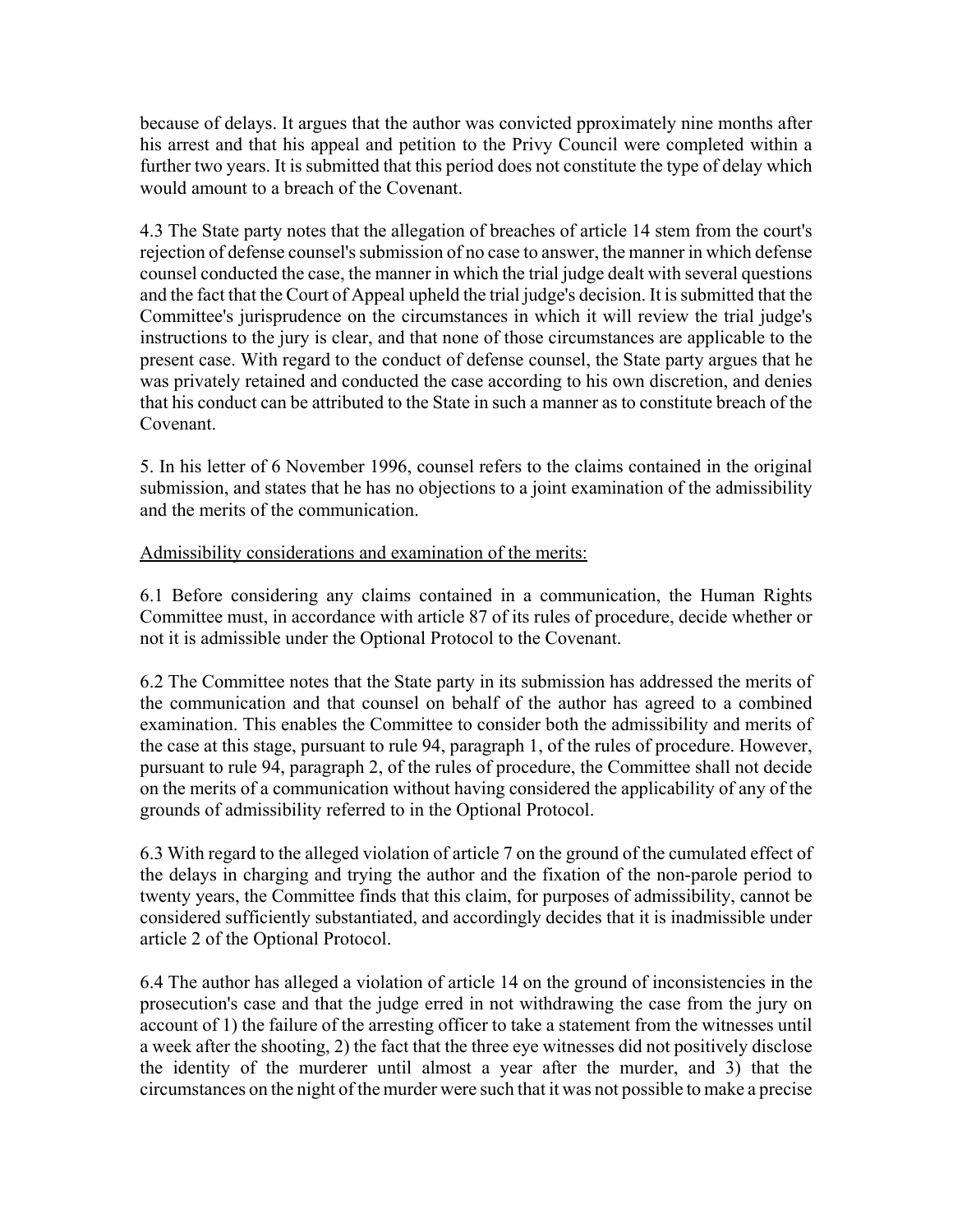identification. It is also submitted that the judge erred in deciding that the question of legal provocation need not be left to the jury, because there was evidence that the deceased had borrowed a knife from a third party to wound the author. The Committee notes that all these allegations relate to the courts' evaluation of the facts and evidence of the criminal case, and reiterates that while article 14 guarantees the right to a fair trial, it is generally for the domestic courts to review the facts and evidence in a particular case. The Committee can, when considering alleged breaches of article 14 in this regard, solely examine whether the conviction was arbitrary or amounted to a denial of justice. However, the material before the Committee and the author's allegations do not show that the courts' evaluation of the evidence suffered from any such defects. Accordingly, this part of the communication is inadmissible as the author has failed to forward a claim within the meaning of article 2 of the Optional Protocol.

6.5 With regard to the alleged violation of article 14 on the ground of the judge's decision not to dismiss the jurors after they heard the prosecutor ask for an adjournment as the prosecution witnesses allegedly had been threatened and the subsequent instructions from the judge to the jury on this point, the Committee reiterates that it is generally for the appellate courts of States parties to review whether the judge's instructions to the jury and the conduct of the trial were in compliance with domestic law. The Committee can therefore only examine whether the judge's decision and instructions were arbitrary or amounted to a denial of justice, or if the judge manifestly violated his obligation of impartiality. However, the material before the Committee and the author's allegations do not show that the trial judge's instructions or the conduct of the trial suffered from any such defects either. Accordingly, also this part of the communication is inadmissible as the author has failed to forward a claim within the meaning of article 2 of the Optional Protocol.

6.6 The Committee declares the remaining claim under article 14 admissible, and proceeds with the examination of the merits of the admissible claim, in the light of the information made available to it by the parties, as required by article 5, paragraph 1, of the Optional Protocol.

7. The author claims that he is a victim of a violation of article 14, paragraphs 3(b) and 3(d), as he was not afforded adequate time and facilities for the preparation of his defence and that he was inadequately represented both at the trial and on appeal (paras. 3.4 and 3.5 supra). In this context, the Committee recalls that sufficient time must be granted to the accused and his counsel to prepare the defense, but that the State party cannot be held accountable for lack of preparation or alleged errors made by defense lawyers unless it has denied the author and his counsel time to prepare the defense or it should have been manifest to the court that the lawyer's conduct was incompatible with the interests of justice. The Committee notes that neither the author nor his counsel requested an adjournment and that counsel, according to the author himself, explained to the author that calling Ms. Janet Campbell "would not be necessary". It is not for the Committee to second-guess the professional judgment of defense counsel, and, in the circumstances, the Committee finds that the facts before it do not show a violation of article 14 on these grounds.

8. The Human Rights Committee, acting under article 5, paragraph 4, of the Optional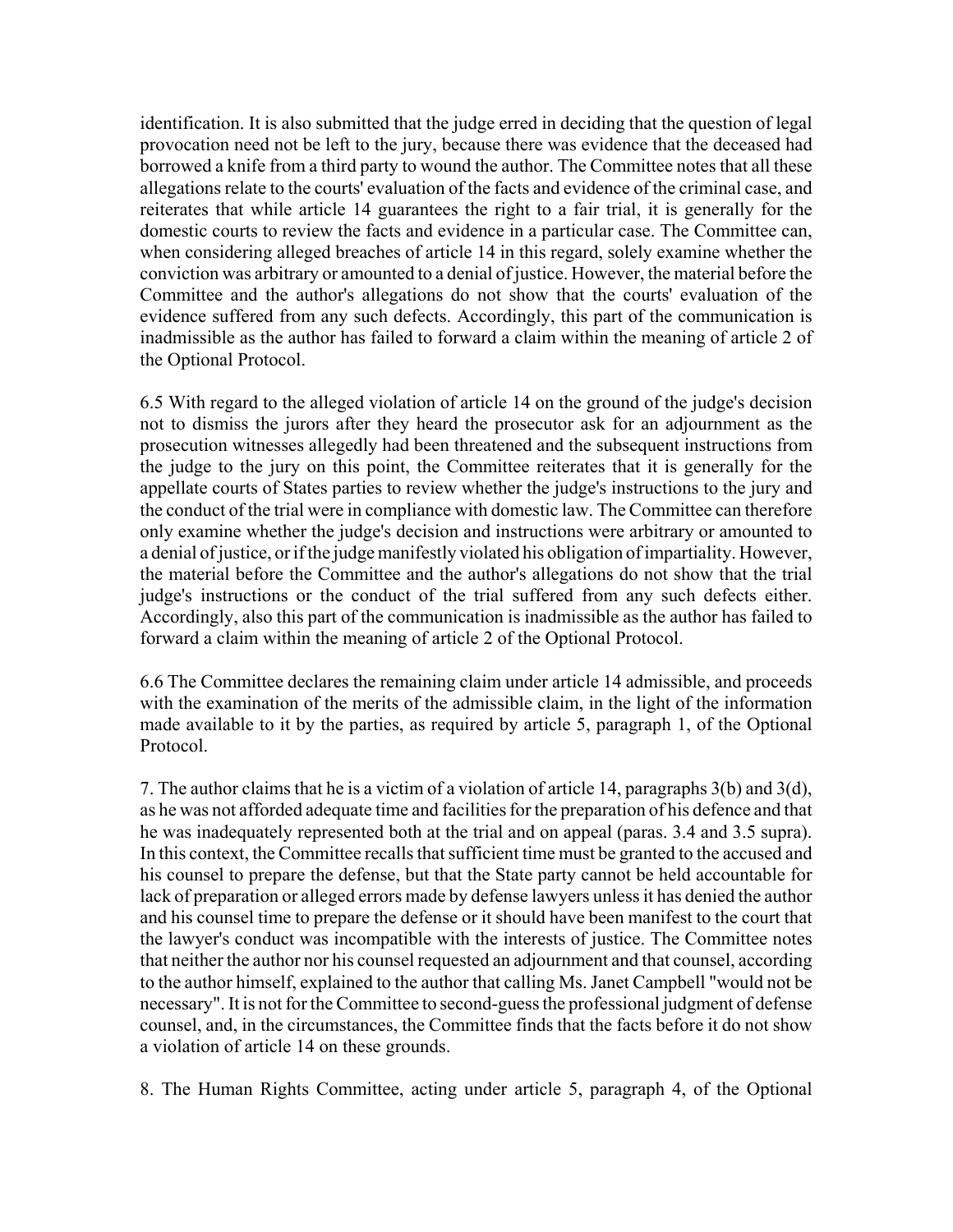Protocol to the International Covenant on Civil and Political Rights, is of the view that the facts before it do not disclose any violations of the International Covenant on Civil and Political Rights.

\*/ The following members of the Committee participated in the examination of the present communication: Mr. Abdelfattah Amor, Mr. Nisuke Ando, Ms. Christine Chanet, Lord Colville, Ms. Elizabeth Evatt, Mr. Eckart Klein, Mr. David Kretzmer, Mr. Rajsoomer Lallah, Ms. Cecilia Medina Quiroga, Mr. Fausto Pocar, Mr. Martin Scheinin, Mr. Hipolito Solari Yrigoyen, Mr. Roman Wieruszewski, and Mr. Maxwell Yalden.

\*\*/ The text of an individual opinion by Ms. Christine Chanet is appended to the present document.

1/ No claim has been made either under article 9, paragraphs 2 and 3, or article 14, paragraph 3(c), with regard to the alleged delays. Nor has any claim been made under article 14 with regard to the decision stipulating the non-parole period.

[Adopted in English, French and Spanish, the English text being the original version. Subsequently to be issued also in Arabic, Chinese and Russian as part of the Committee's annual report to the General Assembly.]

# **Appendix**

# Individual opinion by member Christine Chanet

 $\frac{1}{2}$ 

My reservations apply solely to paragraph 6.3, in which the Committee rules the communication inadmissible for want of sufficient prima facie substantiation concerning the fixation of the non-parole period at 20 years.

If article 7 had not been invoked on this point, article 10, paragraph 3, which states "The penitentiary system shall comprise treatment of prisoners the essential aim of which shall be their reformation and social rehabilitation ...", should have prompted the Committee to admit the communication and examine on its merits the compatibility of a mandatory penalty of 20 years with a text stipulating that the aim of that penalty is to rehabilitate the offender.

The question to be argued should have been the following: does not the inability to modify the penalty for such a long period constitute an obstacle to the social rehabilitation of the prisoner?

The Committee did not in fact require much evidence to uphold the author's complaint, since the length of the sentence and its mandatory nature were facts the State party did not contest.